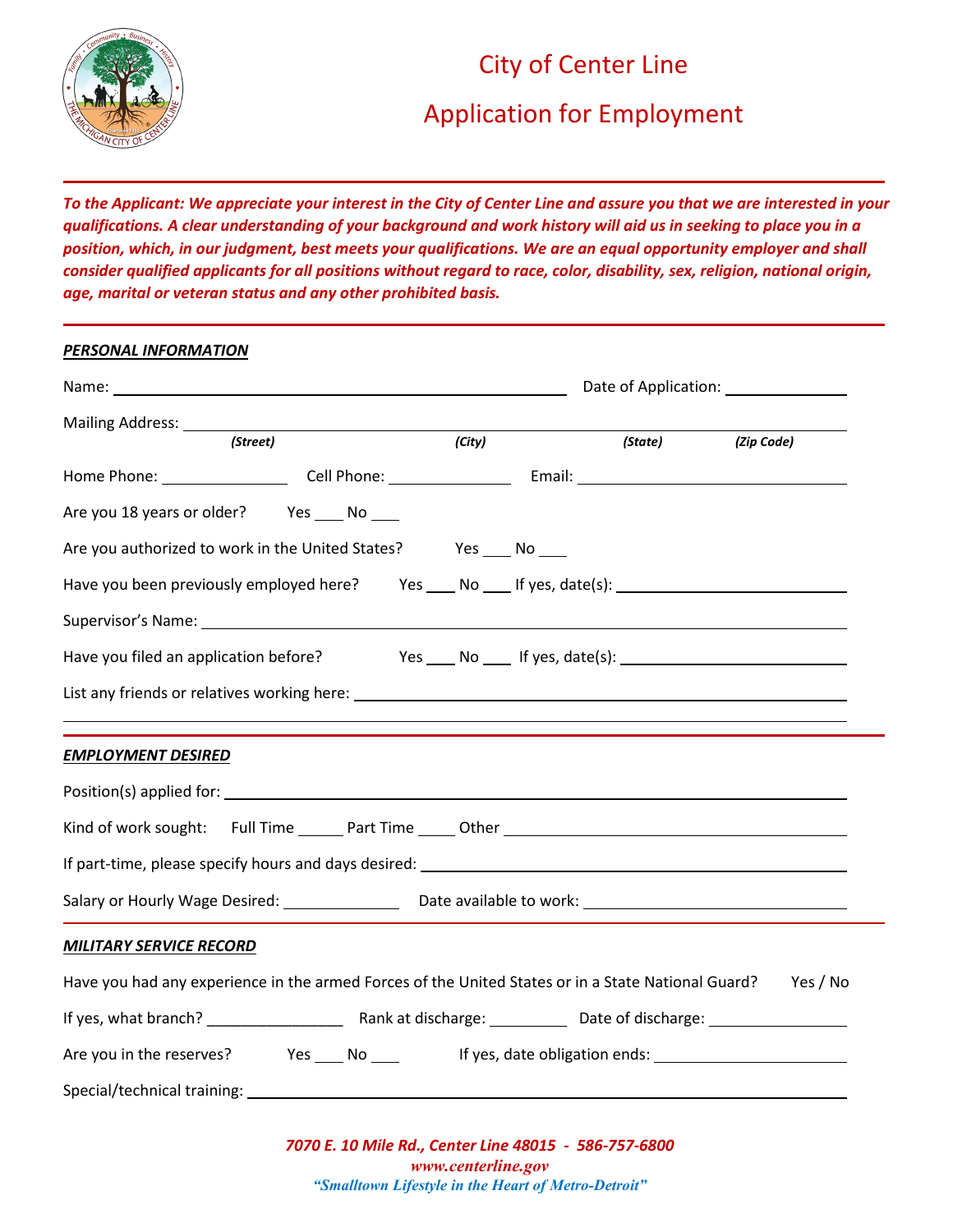### *EMPLOYMENT EXPERIENCE (List current or most recent job first)*

| <b>Employer</b><br><b>Dates</b> |      |                           | <b>Work Performed</b> |
|---------------------------------|------|---------------------------|-----------------------|
|                                 | From | To                        |                       |
| <b>Address</b>                  |      |                           |                       |
| <b>Job Title</b>                |      | <b>Hourly Rate/Salary</b> |                       |
| Supervisor                      | From | To                        |                       |
| <b>Reason for Leaving</b>       |      |                           |                       |
| <b>Employer</b>                 | From | <b>Dates</b><br>To        | <b>Work Performed</b> |
| <b>Address</b>                  |      |                           |                       |
| <b>Job Title</b>                |      | <b>Hourly Rate/Salary</b> |                       |
| Supervisor                      | From | To                        |                       |
| <b>Reason for Leaving</b>       |      |                           |                       |
| <b>Employer</b>                 | From | <b>Dates</b><br>To        | <b>Work Performed</b> |
| <b>Address</b>                  |      |                           |                       |
| <b>Job Title</b>                |      | <b>Hourly Rate/Salary</b> |                       |
| Supervisor                      | From | To                        |                       |
| <b>Reason for Leaving</b>       |      |                           |                       |

## *EDUCATION*

|                     | Name/Location | Years | Diploma | Courses of Study |
|---------------------|---------------|-------|---------|------------------|
| Elementary          |               |       |         |                  |
|                     |               |       |         |                  |
| High School         |               |       |         |                  |
|                     |               |       |         |                  |
| College             |               |       |         |                  |
|                     |               |       |         |                  |
| Graduate School     |               |       |         |                  |
|                     |               |       |         |                  |
| Vocational/Training |               |       |         |                  |
|                     |               |       |         |                  |

Other educational training:

L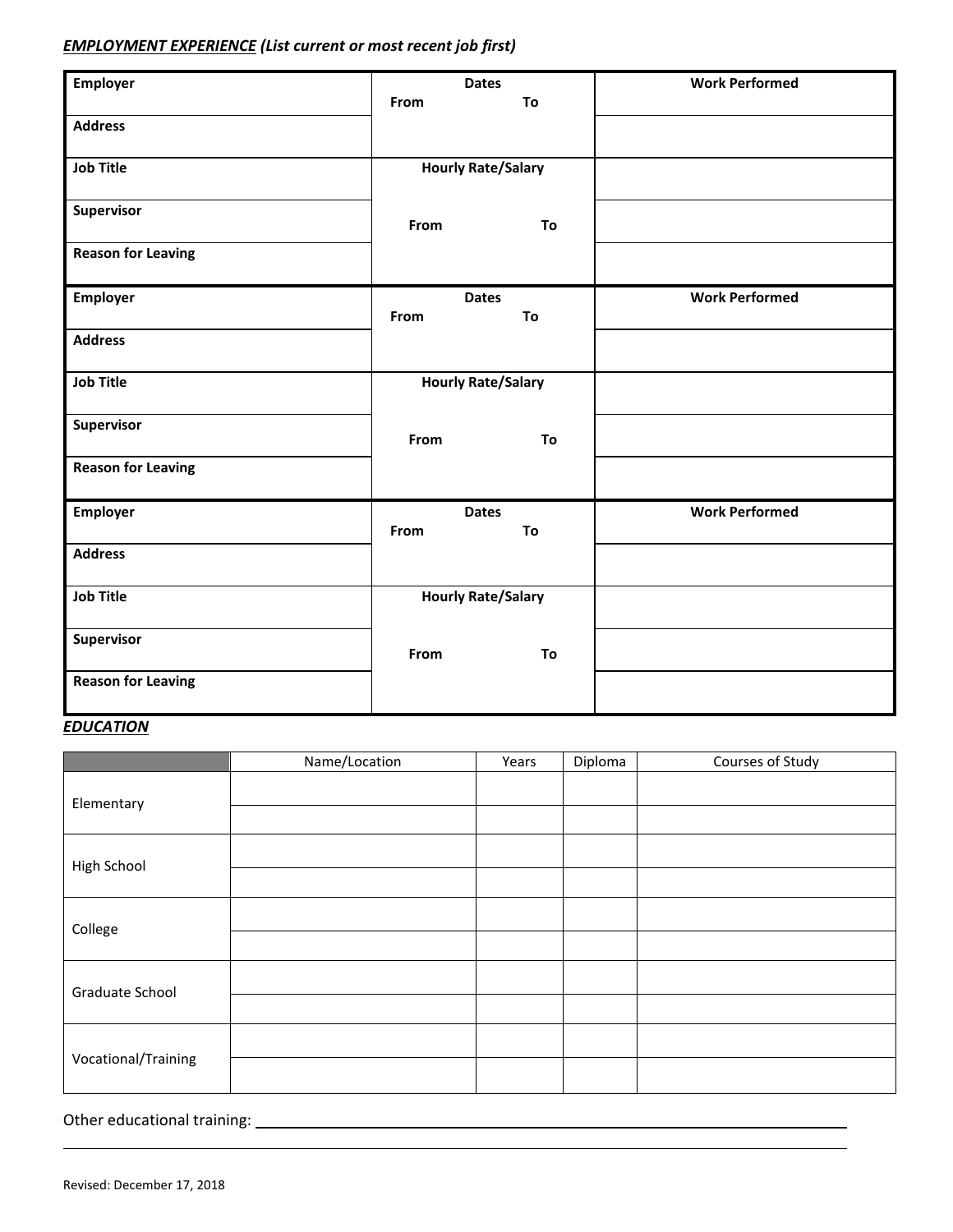#### *REFERENCES (Do not include relatives or former employers)*

|   | Name | Address | Phone | Years<br>Acquainted |
|---|------|---------|-------|---------------------|
|   |      |         |       |                     |
| - |      |         |       |                     |
| 3 |      |         |       |                     |

#### *CRIMINAL RECORD*

| Have you ever been convicted of or have pleaded "no contest," "nolo contendere," or "guilty" to a crime (a felony or a |     |     |
|------------------------------------------------------------------------------------------------------------------------|-----|-----|
| misdemeanor) that has not been judicially ordered sealed or expunged or statutorily eradicated? (You may exclude       |     |     |
| minor traffic offenses, such as, for example, traffic tickets).                                                        | Yes | No. |

If yes, state: when, where, nature of offense, location of court, and sentence:

- *A conviction will not automatically bar you from employment.*
- *Each conviction will be evaluated on its own merits with respect to the offense, the date of the conviction, and the sentence imposed.*
- *All circumstances will be considered, including your age at the time of the offense, the date of the offense, the seriousness of the offense, and the job for which you are applying.*

| Are there any felony charges currently pending against you? Yes |  | N٥ |
|-----------------------------------------------------------------|--|----|
|-----------------------------------------------------------------|--|----|

|  | If yes, state: |
|--|----------------|
|--|----------------|

L

- $\triangleright$  Where the charges are pending:  $\square$
- A Nature of the pending charges: Letter and the set of the pending charges: Letter and the set of the set of the set of the set of the set of the set of the set of the set of the set of the set of the set of the set of the
- Location of the court:

#### *LICENSES AND CERTIFICATIONS*

Applicants should complete this section concerning driver's licenses only if driving is a job duty of the position for which the applicant has applied.

| Do you have a valid driver's license? | Yes. | Nο                                                                                                            |
|---------------------------------------|------|---------------------------------------------------------------------------------------------------------------|
| Driver's License #:                   |      | State Issued:                                                                                                 |
|                                       |      | Do you have any other licenses or certifications that are related to the position for which you have applied? |

| $V_{\Omega}$<br>152<br>- | Νo |
|--------------------------|----|
|                          |    |

If yes, list certificates and licenses:

#### *PROFESSIONAL ORGANIZATIONS*

List professional, trade, business or civic activities and offices held excluding groups in which the name or character of which indicate race, color, religion, sex, national origin, handicap, marital or veteran's status: \_\_\_

L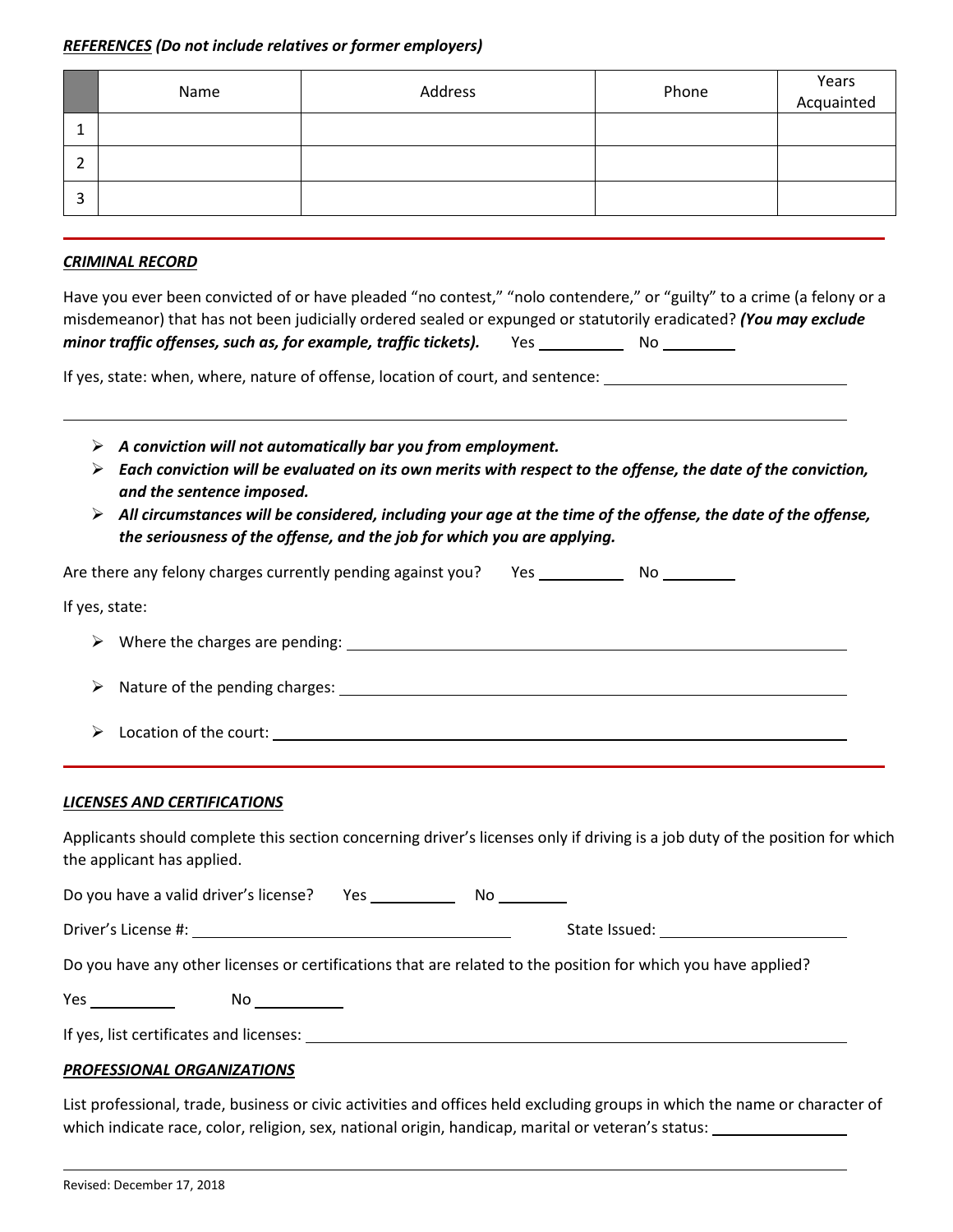State any additional information that you feel may be helpful to us in considering your application:

#### *AUTHORIZATION AND UNDERSTANDING*

L

I understand that this Application remains current for only 30 days. At the conclusion of that time, if I have not heard from the employer and still would like to be considered for employment, it will be necessary for me to reapply and fill out a new Application.

#### *Release of Prior Personnel Records*

I give you my permission to verify any of the information concerning my employment, education, credit or medical history with the appropriate individuals, organizations, or governmental agencies. I give these individuals, organizations, or governmental agencies my permission to release any information that you need, including my previous disciplinary record, without requiring them to contact me or give me written notice before revealing the information to you. By signing this application, I release you and them from any liability whatsoever arising out of any information request or disclosure.

#### *At-Will Employment Status*

I AGREE THAT EITHER PARTY MAY TERMINATE THE EMPLOYMENT RELATIONSHIP, WITH OR WITHOUT CAUSE, AT ANY TIME, FOR ANY REASON, AND I FURTHER AGREE THAT THIS ARRANGEMENT MAY ONLY BE CHANGED BY THE CITY COUNCIL AT A REGULAR SCHEDULED COUNCIL MEETING OR, IF MY EMPLOYMENT IS SUBJECT TO A COLLECTIVE BARGAINING AGREEMENT WHICH DOES NOT PROVIDE FOR AT-WILL EMPLOYMENT. I agree that I shall be bound by the other rules, polices, regulations, and terms and conditions of employment of the City as they are from time to time changed and that no additional obligations can be imposed by me on the City except those which have been acknowledged, in writing, by the City Manager. I further agree that my employment is conditional upon satisfactory completion of documentation as required by the Immigration Reform and control Act of 1986 and until such time as the results of my pre-employment physical (if such physical is required) are known.

#### *Disability Accommodation Request*

I understand that Michigan law requires employers to make accommodations to disabled applicants and employees where the accommodation does not impose an undue hardship on the employer. I further understand disabled employees and applicants may request an accommodation of their disability by notifying the City in writing of the need for accommodation within 182 days of the date the disabled person knows or should know that an accommodation is needed. Failure to properly notify the City will preclude any claim that the City failed to accommodate the disabled person. There is no such requirement under federal law.

#### *Accuracy of Statements*

By signing this application, I agree that all of the information now or later given by me in support of my application for employment is true and complete. I agree that any false information in support of my application may subject me to discharge at any time during my employment.

Applicant Signature **Date** Date of the Date of the Date of the Date of the Date of the Date of the Date of the Date of the Date of the Date of the Date of the Date of the Date of the Date of the Date of the Date of the Dat

L

#### **DISCLOSURE AND AUTHORIZATION FOR USE OF BACKGROUND INQUIRY**

I understand that in connection with my application for employment (including contract for services) and as part of my employment if I should become employed by the City of Center Line. (the "City"), that the City may obtain consumer and/or investigate consumer reports regarding